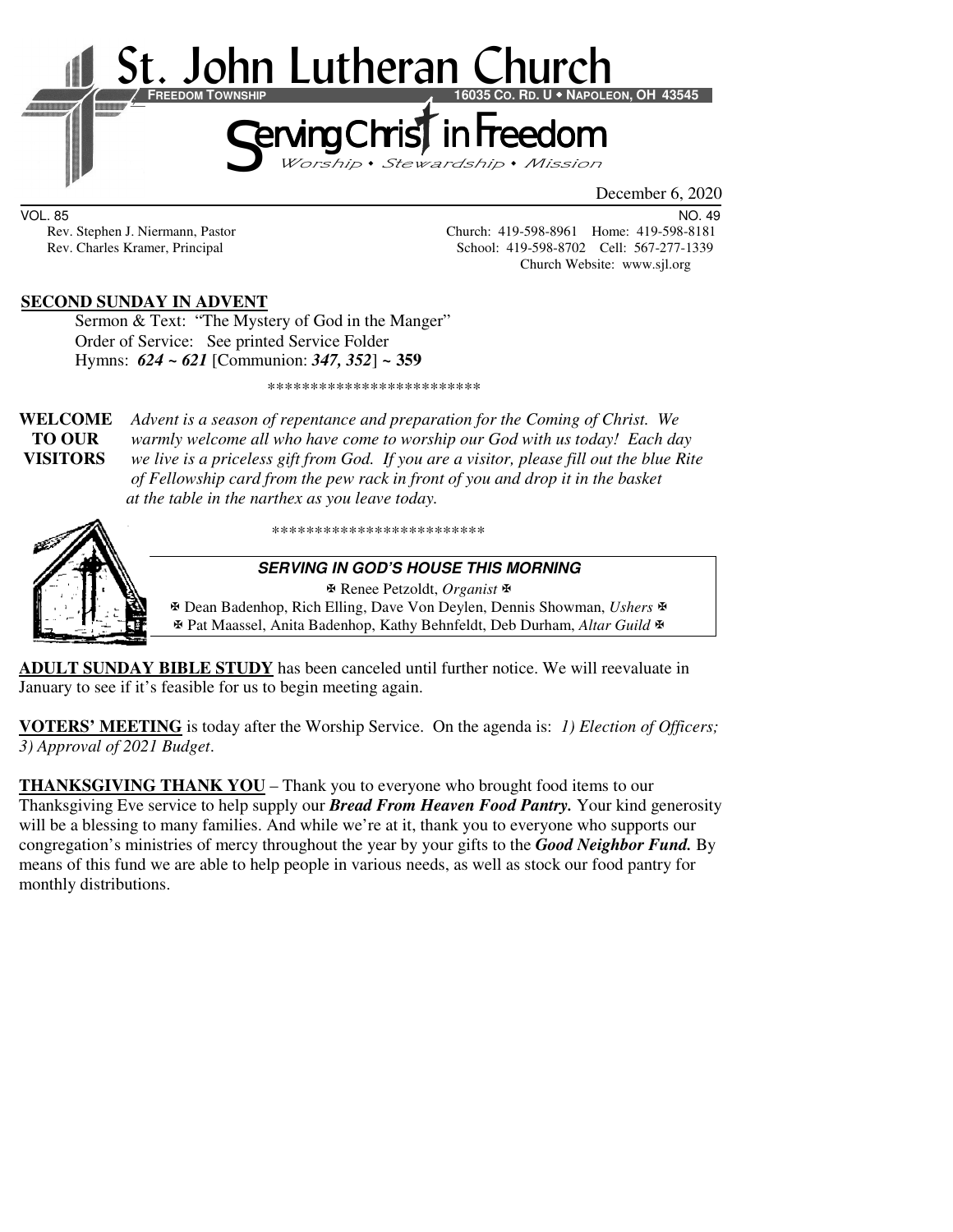|             |         | In God's House This Week<br>Online church calendar: https://74058984.view-events.com |  |  |
|-------------|---------|--------------------------------------------------------------------------------------|--|--|
| <b>Date</b> | Time    | <b>Activities</b>                                                                    |  |  |
| Today       | 9:00 AM | <b>Communion Service</b>                                                             |  |  |
|             | 10:20AM | Voters' Meeting (see bulletin note)                                                  |  |  |
| Tues.       | 8:35 AM | <b>School Chapel</b>                                                                 |  |  |
|             | 7:00 PM | <b>Church Council Meeting</b>                                                        |  |  |
| Wed.        | 6:15 PM | Junior High Confirmation Class ( <i>until 7:30 PM</i> )                              |  |  |
| Thurs.      | 7:00 PM | <b>Advent 2 and Thursday Evening Worship Service</b>                                 |  |  |
|             |         | <b>Offering: Church Vocation Students</b>                                            |  |  |
|             |         | Ushers: Doug Dietrich, Joe Badenhop, Neil Badenhop, Tom Von Deylen                   |  |  |
|             |         | Altar Guild: Pat Maassel, Anita Badenhop, Kathy Behnfeldt, Deb Durham                |  |  |
| Sun.        | 9:00 AM | <b>Worship Service w/Communion following</b>                                         |  |  |
|             | 1:00 PM | B-ball: Gr. 4-6 Girls; 2:00 PM Gr. 4-6 Boys; 3:00 PM Gr. 7&8 Girls;                  |  |  |
|             |         | 4:00 PM Gr. 7&8 boys vs St. Paul – Napoleon                                          |  |  |
| Mon.-       | 7:30 AM | Morning Meditations, WONW 1280 AM                                                    |  |  |
| Sat.        |         |                                                                                      |  |  |

# **FOR THOSE LISTENING FROM THE PARKING LOT**

**Pick up your bulletin and service by driving through the carport before worship You can give your offering to the deacon at the same time Tune your FM radio to 87.7 Drive-thru Communion after worship under carport** 

## **MATTERS FOR PRAYER** – Please keep these people in your prayers:

- Shut-Ins: *Norma Damman, Renetta Homan,* and *Annetta Rosebrock*
- *Melba Elling* and *Lorna Von Deylen*, at Genacross Lutheran Home
- *Evelyn Rohrs* and *Ruth Mahnke*, at Assisted Living Genacross Lutheran Home
- *Harold Behrmann,* at Fulton Manor, Wauseon
- *Donald Badenhop* and *Elmer Badenhop*, at Vancrest Nursing Care Facility, Holgate
- *Arlene Wallace,* recuperating at Fairlawn Haven Archbold
- *Donald Landry,* residing at the Ohio Veteran's Home, Sandusky
- Armed Services: *Justin Atkinson, Jason Rohrs*, *Emily Schroeder, Connor Gerken, Seth Handy, Jared Dishop*
- *Sue Hurst, Rev. Logan Scheiwe, Bev Nelson,* and *Peter Gerken*, for health issues related to cancer
- *Marian Dickmann,* recuperating at her son and daughter-in-law's, Steve & Dawn Dickmann
- *Crew* and *Elliot Gerken,* born prematurely and in the NICU at Riverside Hospital, Columbus
- *Lester Rabe,* hospitalized at Fulton County Health Center this past week
- *Sharon Badenhop,* hospitalized this past week for testing

**COVID-19 MEASURES –** The two most important things we can do to prevent the spread of viruses are 1) social distancing, and 2) wearing a mask when entering and exiting the building, and when singing or speaking. Masks can be removed during longer periods of listening, such as Scripture readings, sermon, prayers, etc.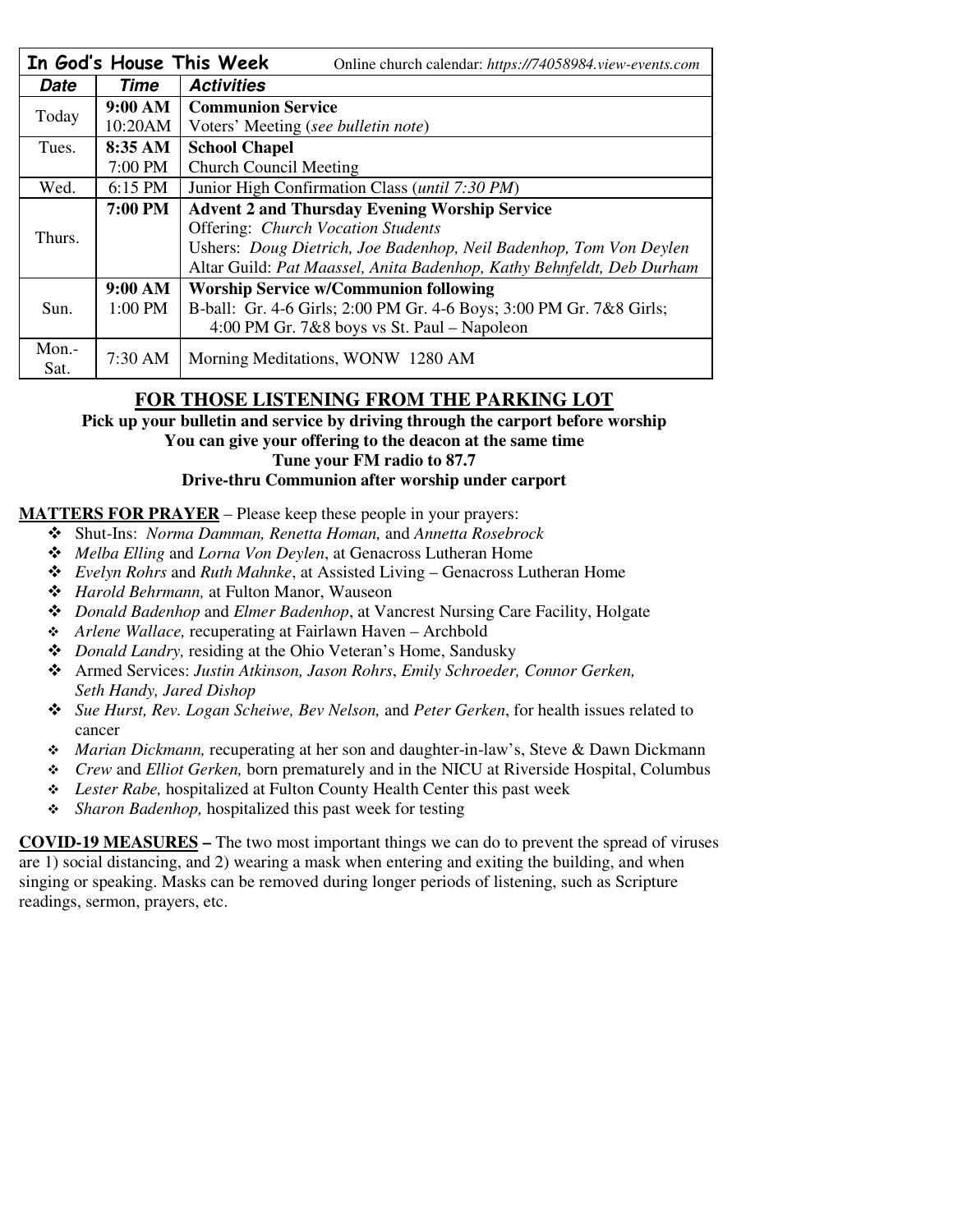# God in the Manger - Advent 2020

 $\overline{1}$ 

 This year's advent theme, for both the Thursday and Sunday services, is: **"God in the Manger."** It is the greatest mystery of our faith that the infinite God would come down and occupy the finite space of a baby's body, laid in a manger. The wonder of it!

 Please note that because of changes due to the Covid pandemic, we will not have the traditional Wednesday evening Advent services this year. Instead, we will continue with the Sunday and Thursday schedule. Here is our schedule for the year…

Date: Theme: **Theme:** Offering: Nov 29 & Dec 3 "Waiting for God in the Manger" Shepherd's Canyon Retreat **Dec 6 & 10 "The Mystery of God in the Manger" Church Vocation Students**  Dec 13 & 17 "The Redemption of God in the Manger" National Youth Gathering

# GOO

# **ADVENT DOOR OFFERINGS – This week's offering: CHURCH VOCATION STUDENTS**

 During the season of Advent, we will receive a door offering at each service in lieu of the special offerings we would normally receive at the special Wednesday Advent services. **It has long been our custom at St. John to use the special offerings of Advent and Lent to support various missions and benevolences**, and we didn't want that tradition to become another casualty of Covid-19. These special offerings may be deposited into the special box located in the narthex, wrapped in poinsettia paper and with a sign. *(Regular offerings will be received in the offering plates at the narthex table.)* 

# **CHILDREN'S CHRISTMAS SERVICE 2020 – UPDATE!!!**

**THE PLAN** --- This year, due to Covid, we are planning a very special and different kind of children's Christmas service. The children will not lead our worship in person, but through videos of their spoken parts.

- **Speaking parts have been assigned and distributed.**
- **Parents, please help your children practice their parts at home** so they are ready to record when that time comes.
- **We will video record all the children's spoken parts.** *(Please note that we plan to use the children's videos in the sanctuary and then to post it on our YouTube channel.)*
	- ~ **Public School Students** will record on Saturday morning, Dec. 12 at 10:00 a.m.
	- ~ **SJLS students** will record during a school day



**THE SERVICE** --- The Children's Christmas Service will be on **Sunday morning, Dec. 20th at 9:00 AM.** During this service the congregation's children will tell us the wondrous Christmas story via their video snippets. The congregation will round out the service with the singing of the hymns and carols of Christmas. **It's a different kind of service in a very different kind of year, but it promises to be a wonderful retelling of the birth of our Lord and Savior.**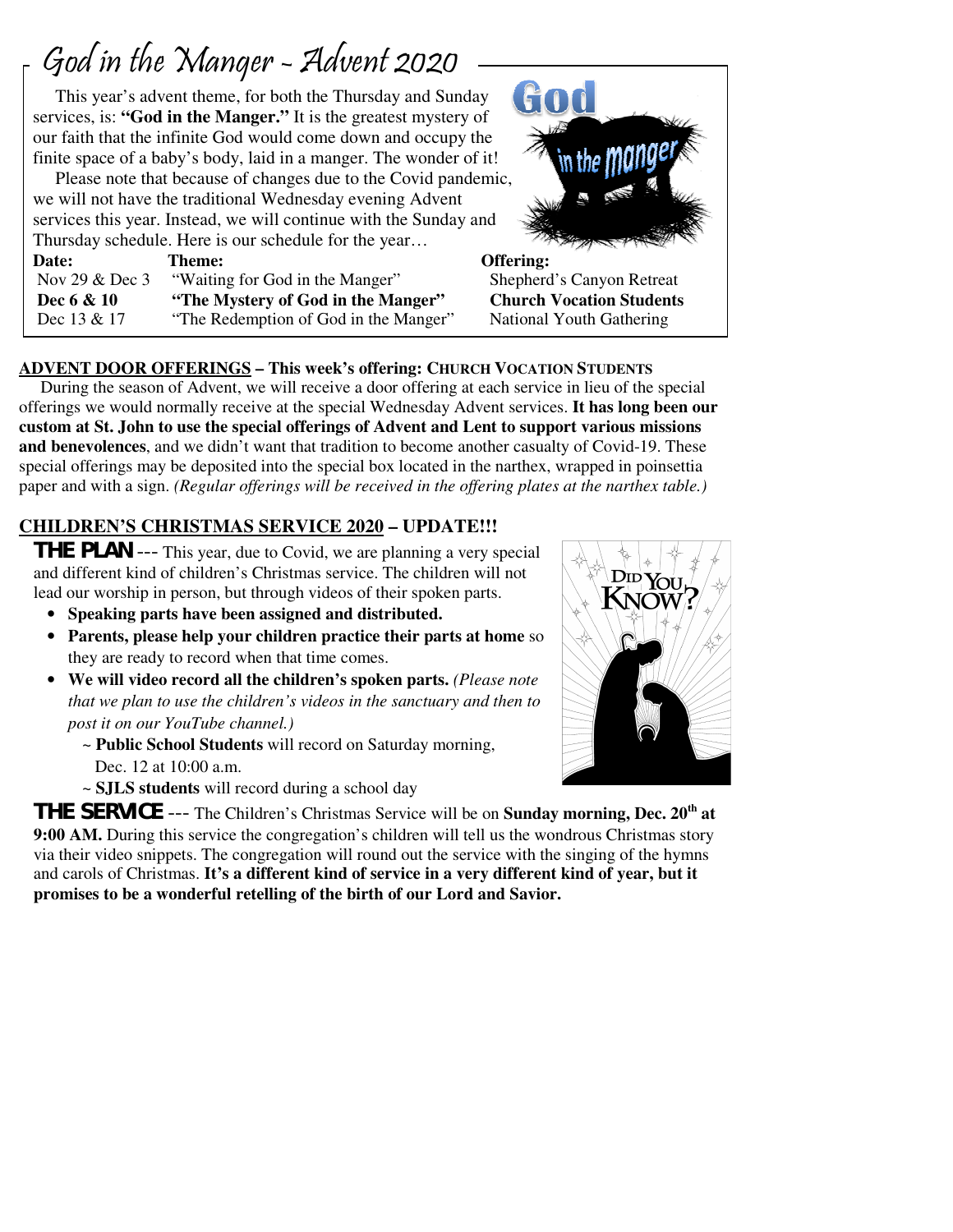#### **OPPORTUNITIES FOR SERVICE – HELP WITH SANCTUARY TECHNOLOGY**

- **Have you got a 'knack' for technology? Have you ever considered that 'knack' to be a gift of God that can be used in service to Him and His people?** We could use some help in worship with the sound board and with video recordings and uploading.
- And while we're at it, **we could also use some volunteers to help as "slide clickers" to advance worship slides during services.** This task does not require any technical skills, just the ability to press a button on a remote control.

Please think and pray about it, and get the word out, and we'll begin signing up people soon, and will then provide training. These are wonderful ways to serve!

**WOMEN OF FREEDOM & COVID:** It has been decided by the officers of the Women of Freedom to suspend the monthly meetings of the group until such time as Covid-19 becomes less of a health issue for our members. An announcement will be made at church and in the bulletin at such time as meetings will again be started up. Please contact *Karan Niebergall* or *Nancy Hogrefe* with any questions or concerns. Thank you!

### **LIST OF 2021 CHURCH OFFICE NOMINATIONS***: (as of the printing of this bulletin)*

**ELECTED: Vice Pres.** – *Jerry Short;* **Treasurer** – *Cathy Gerken\** **Financial Trustee** – *Pat Mahnke;* **Elder** – *Dave Von Deylen, Mike Maassel* **Stewardship Board** – *Char Weber, Kelly (Dietrich) Sonnenberg*  **Board of Education** – *Eric Riefers, Kara (Sausser) Cowell, Blake Miller*  **Alt. Delegate Synod –** *Peter Gerken\** **APPOINTED: Secretary** – *Deb Durham\*;* **Church Deacon** – *Denny Von Deylen* **Trustee** – *Brad Rosebrock (Sarah), David Badenhop;* **Cemetery Sexton** – *Ben Kruse\** **Cemetery Board** – *Lucas Damman, Joe Hesterman, vacant*  **Asst. Sunday School Supt**. – *Tracy Weber*

**NOTE**: *The \* indicates current office holder*. As you can see, there are still ballot spots that need filled, so please consider serving and contact *Pastor Niermann* or the church office. Installation of newly elected or appointed officers for 2021 will be conducted in the Jan. 3<sup>rd</sup> Sunday Service.

**USHER, AND ALTAR GUILD SIGN-UP** – We are preparing the 2021 usher, and altar guild schedules so this is the time to sign-up at the table in the narthex. If you are interested in serving God's people here at St. John in a way that is much needed and appreciated, would you consider joining a team? A few people have dropped out over the past year and so we ask you to consider signing up for one of these teams. The sign-up deadline is Sunday, Dec. 13<sup>th</sup>. *You do not need to sign up again if you are currently serving as an usher or are on an altar guild team.* 

 Due to Covid, we will be suspending the Greeter sign-up for 2021. Thank you all for your service as a greeter in the past.

| <b>FINANCIAL FACTS: Home Fund</b> |                                      | Synod & Missions | <b>Building Fund</b> |
|-----------------------------------|--------------------------------------|------------------|----------------------|
| Weekly Need                       | \$9,792.78                           | \$500.00         | \$961.54             |
| Rec'd 11/29/20                    | \$19,135.00                          | \$120.00         | \$405.00             |
|                                   | $\text{ATTENDANCE:}$ Thursday – N/A; | Sunday $-71$     |                      |

**THANKSGIVING EVE SERVICE:** \$963.00 – Henry Co Christmas Cheer; Attendance: 75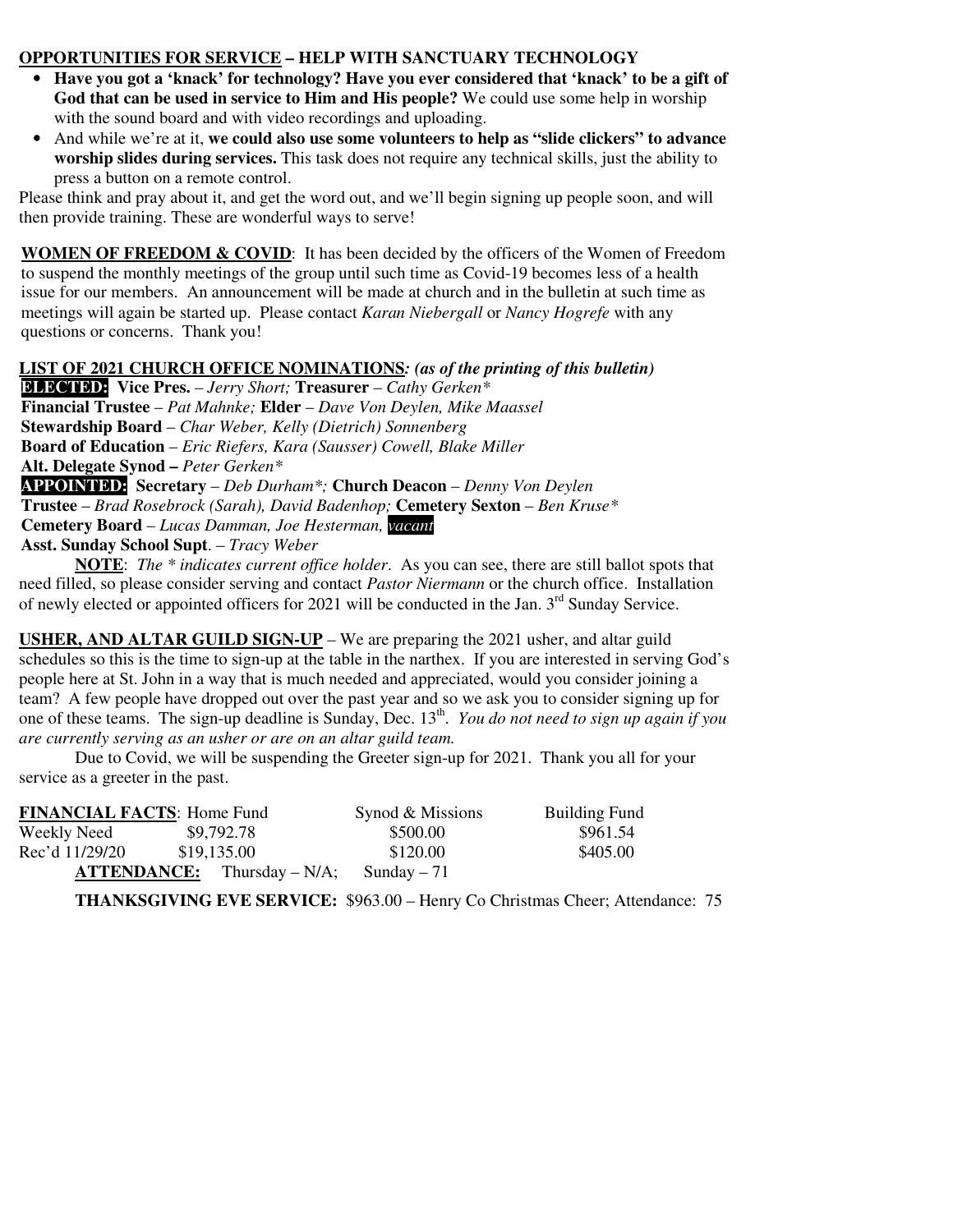**2021 OFFERING ENVELOPES** – With gratitude to God for the generous support of our members of the ministry of Word and Sacrament in this place, the 2021 offering envelopes are available today. Please pick yours up, and may God prosper the work of our hands and the giving of His people! If you did not receive a box of envelopes but would like one, please contact *Mary Kossow* (419-599-0011) until Jan. 1<sup>st</sup>. After Jan. 1<sup>st</sup>, please contact *Jerry Langenhop* (419-598-8151).

**CHRISTMAS CARDS**: Check out the table in the hallway by the cry room! The Women of Freedom have put out boxes of Christmas Cards for sale. The dish cloths are also available. Contact *Mabel Bischoff*, *Lois Rosebrock*, or *Karan Niebergall*.

**CHRISTMAS GIFT IDEA** – Looking for a Christmas gift idea? The Women of Freedom have beautiful Rada Cutlery available (*knives, servers, pizza cutters, vegetable peelers, etc*). These items are not on display for safety reasons. Contact any of the following: *Mabel Bischoff*, *Nancy Hogrefe,* or *Karan Niebergall* if you would like to see or purchase any of these items.

**REDEDICATION OF THE "NEW" OLD SCHOOL DELAYED**: The Church Council voted to delay the rededication of our new ministry facility in the old school building to allow more time for the congregation to have input on the naming of the building. Our plans are to continue receiving suggested names through December. The Council will narrow the list and then present the options at the January Voters' Meeting for a vote.

 **So please turn in your suggestions for the naming of this wonderful new facility!** 

# **THREE WAYS TO GIVE AN OFFERING**

- Deposit your offering in the narthex when you come to worship, or if you're listening to the FM broadcast, give your offering to the usher or deacon when they hand you your bulletin.
- Use the '**Give Now'** online giving page a link (the blue button) is on our website.
- Mail your offering to the church.

**OPTIONS FOR HOLY COMMUNION DURING COVID -** During this time of pandemic, we are making Holy Communion available in the following ways:

- **Thursday evening Communion services** prior to first and third Sundays
- **First and Third Sundays each month** in the Sanctuary, and drive-thru after the service



• **Second Sundays** – after the service in the sanctuary

**Please note – Drive-thru Communion is on the first and third Sundays for those who have participated in the Divine Service from the parking lot.** 

**ADVENT DEVOTIONS FROM L.H.M.** – Lutheran Hour Ministries has made available their 2020 Advent Devotions, on the theme, "God with Us." To access these devotions, go to **www.lhm.org/advent**. A handful of print copies are also available on the narthex table today. Light an Advent Wreath at home and make these devotions part of your daily household routine!